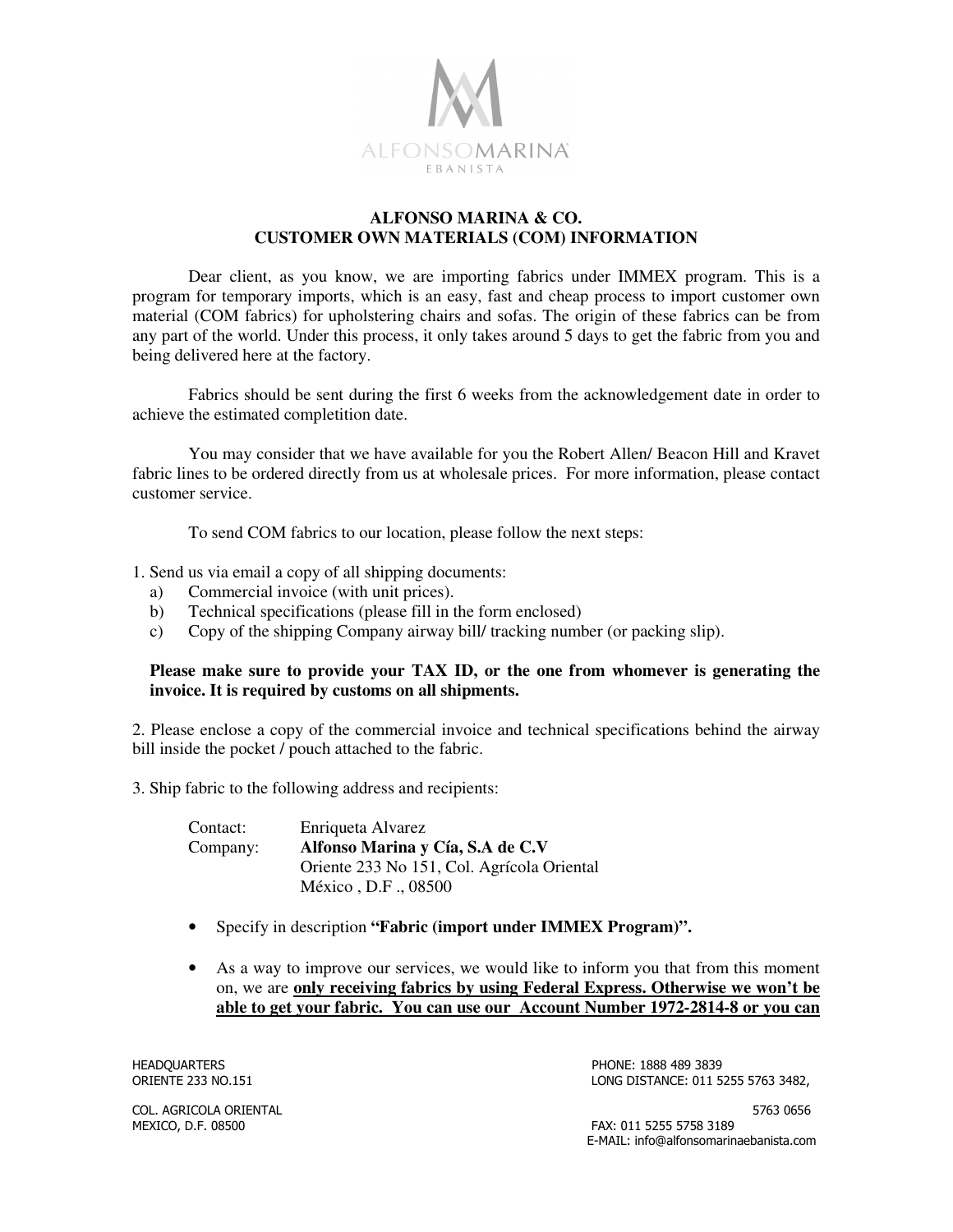

## **use your own but specifying that freight and custom duties shall be charged to the sender.**

 It is very important that you send us the information requested above via email the same day or before the fabric is shipped by the carrier (package transporting company). If we do not have this information before it arrives to Mexico, every day of delay causes handling and storage costs and those will be at your expense. Please find enclosed the fill-out form for the technical specifications requested by the Mexican Customs. The fabric supplier should provide you the commercial invoice to remit to us. All documents are crucial because they are handed to our brokers here in Mexico to release the merchandise from customs.

 Together with our broker and according to the IMMEX standards, we have implemented a special rate for custom clearance, taxes and duties. Please be aware, these costs do not consider shipping and handling and are estimated under the conditions of prompt and on time sending information to us. These special rates are:

| Value of the fabric. | AMCO special clearance rate: |
|----------------------|------------------------------|
| $$1 - $250$          | \$35                         |
| \$251-\$500          | \$45                         |
| \$501-\$1000         | \$55                         |
| Greater than \$1000  | Quoted by custom agent       |
| (US DOLLARS)         |                              |

 Additional to the AMCO clearance rate mentioned above, please consider you will be charged for freight via FEDEX from origin to our installations in Mexico City too.

 Thank you in advance for your support. In case of any questions or comments do not hesitate to call us.

Best regards

Enriqueta Álvarez. Customer Service ealvarez@alfonsomarinaebanista.com

HEADQUARTERS PHONE: 1888 489 3839 LONG DISTANCE: 011 5255 5763 3482,

COL. AGRICOLA ORIENTAL 5763 0656 MEXICO, D.F. 08500 FAX: 011 5255 5758 3189

E-MAIL: info@alfonsomarinaebanista.com